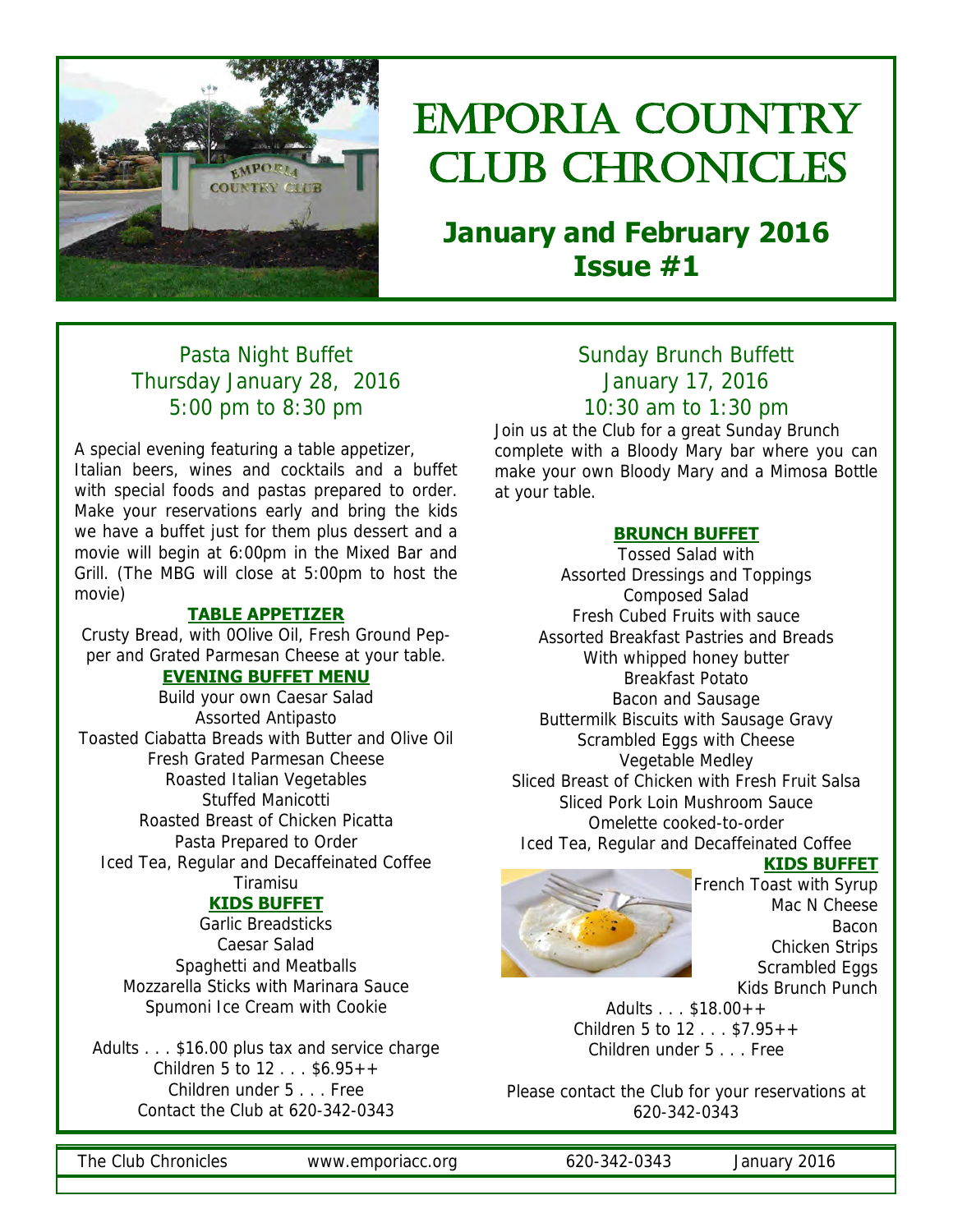

**OFFICERS President**  William Barnes

**Vice President**  Kurt Steinkuhler

**Secretary/Treasurer** 

Jon Pool

#### **DIRECTORS**

 Nancy Thomas Karen Sommers Jamie Sauder Brian Dewitt

#### **STAFF**

**General Manager**  Don Schrack gm@emporiacc.org **Superintendent**  Randy Webb **Chef/Manager**  Janelle Moran **Sous Chef**  A.J. Coffelt **Head Server**  Haley Housholder **Office Manager**  Jerry Fair office@emporiacc.org **CONTACT US Clubhouse** 

620-342-0343

**www.emporiacc.org** 



# From the President

As we approach a new year, we completed the transition from Stacey Clodfelter to Don Schrack, as our general manager. Stacey has helped stabilize our financial situation at the club, and we expect Don to help further grow the club in the future. December was a good month with a large number of parties. At our December board meeting, we approved the purchase of a fairway mower and a utility vehicle. We also discussed a repair to the pool where concrete was used to seal a leak in the drain pipe. We have made a number of positive changes to the club this year and plan to continue these efforts in 2016. You can help us in several ways. One way is to consider serving on one of the club's committees, and another way is to invite your friends to join the club. On behalf of the board of directors, I extend a special thanks to our members and our staff for making 2015 a good year for the Emporia Country Club. Remember the annual meeting is scheduled for Monday night, February 22<sup>nd</sup>.

Bill Barnes

## From the General Manager

#### Dear Members,

I want to thank those who took the opportunity to join Chris and I at the welcome reception and meet both of us. More importantly, to honor Stacey for the outstanding job she has done guiding the Club.

The following projects and events are currently in the works:

- 1. Member/Spouse profile mailed with the December Statements. Follow-up will be done in the January Statements. Please complete this information it will help the success of our future communications with you.
- 2. An electronic survey will be forwarded early in January 2016, this survey is important to develop the Club's strategic plans. We are asking you and your spouse to complete the survey by January 31, 2016.
- 3. Working with Janelle and A.J. we are developing new lunch and dinner menus for the Mixed Bar and Grille and a new dinner menu for dining on Thursdays and Fridays in the Main Dining Room.
- 4. Our newsletter format will be changing, with two months of activities being listed to give you advance information about Club activities.
- 5. The Club will be offering a Family Night Buffet once a month featuring themed food, beer, wine and cocktail selections and special activities in the Mixed Bar and Grill for the kids.
- 6. Special Sunday Brunches during the non-golf season months.

Your assistance with our projects and your attendance at the upcoming events will be greatly appreciated. Please contact me with any suggestions or comments you have to help us better serve you.

Sincerely, Don Schrack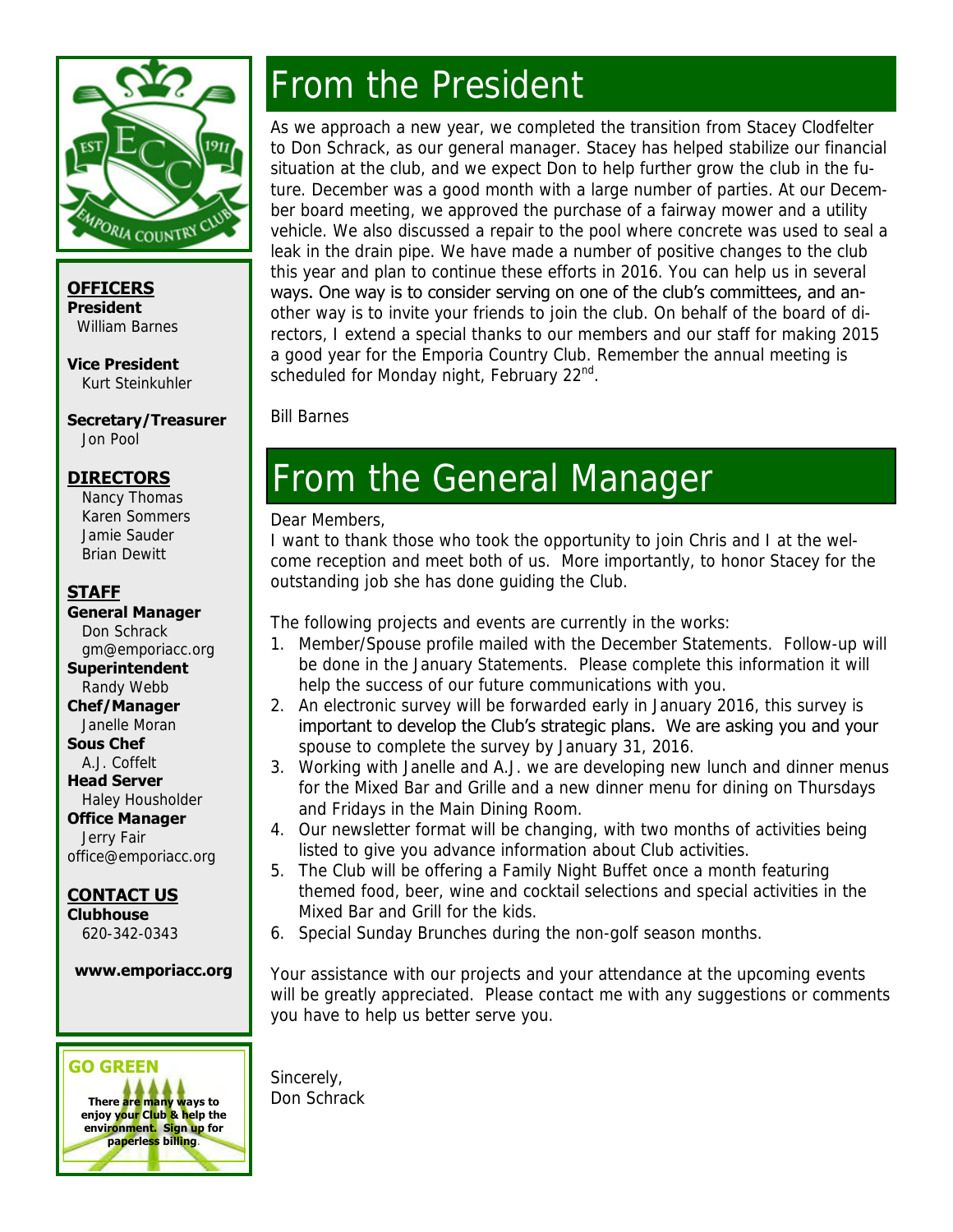**Continue the Celebration After the 119th Annual Meeting of the Emporia Area Chamber of Commerce & Visitors Bureau** 

### **The After Party**

8:30p.m. to 12:30a.m. Friday, January 29, 2016 Upper Level Emporia Country Club

Reserve your table to continue the Celebration. Members not attending the Annual Meeting are invited to join the After Party as well

#### **Featuring the music of Kenji J. Bolden from 8:30pm to Midnight**

and a Special Appetizer and Dessert Menu from 8:30pm to 10:00pm Special Cocktails Special Wines by the Glass and Bottle Special Beers

Cash and Signature Bar Available and More

Contact the Club at 620-342-0343

## Valentines Day Dinner Saturday, February 13, 2016 Reservation Required 5:30 pm to 8:30 pm

Lobster Bisque with Armangac Cream

Bibb Lettuce Salad with Bosch Pears, Feta and Bermuda Onions with Champagne Vinaigrette **Choice of** 

Maytag Bleu Cheese Crusted Beef Tenderloin Cabernet Wine Sauce

or

Seafood en Papillote (Market selected fresh fish fillet with shrimp and scallops baked in parchment) Served with Roasted Petit Pan Squash Chive and Shallot Mashed Gold Potatoes Fresh Baked Breads and Creamy Butter

Bananas Foster Ice Cream Filled Crepe Iced Tea, Regular and Decaffeinated Coffee **\$34.95 plus tax & service charge** 

January 2016 Birthdays Birthday Night, Friday, January 22nd Prime Rib Buffet 5:00pm to 8:30pm

| Mike Guion             | 1/2  |
|------------------------|------|
| Duane Henrikson        | 1/2  |
| Craig Garrison         | 1/3  |
| W. Brock Kretsinger    | 1/4  |
| Chris Polk             | 1/12 |
| Laura Yackovich        | 1/13 |
| <b>Stanley Ausemus</b> | 1/14 |
| Mary Melhorn           | 1/14 |
| Jon Pool               | 1/15 |
| Lu Olmsted             | 1/17 |
| Stormy Supiran         | 1/19 |
| Allison Harder         | 1/20 |
| Jessica Buchholz       | 1/20 |
| Marilyn Buchele        | 1/21 |
| Robbie Gallinger       | 1/23 |
| <b>Eddward Noonan</b>  | 1/24 |
| Alan Lewis             | 1/25 |
| Vic Peak               | 1/25 |
| Geri Sheller           | 1/28 |
| David Evans            | 1/30 |

## **January Anniversarys Celebrate your anniversary January 15, 2016**

| Jan & Janet Jefferis    | 1/1  |
|-------------------------|------|
| Terry & Jean Tidwell    | 1/1  |
| Stan & Christa Grimwood | 1/3  |
| John & Jane Guion       | 1/9  |
| Mike & Vicki Sikes      | 1/13 |
| David & Tricia Evans    | 1/14 |
| Jesse & Diane Solis     | 1/19 |
| Rich & Sarah Tidwell    | 1/20 |
| Mel and Donna Storm     | 1/26 |

#### **Sunday Bridge December 6, 2015 Hostess:**

#### **Winners**

 1st: Doris Hanna 2nd: Chuck Hanna 3rd: Jeanne Groh

**Next Hosts:**  Doris & Chuck Hanna

#### **Ladie's Bridge December 11, 2015 Hostess: Jane Reeble**

#### **Winners**

 1st: Norma Gilpin 2nd: Doris Hanna 3rd: Jeanne Groh

**Next Hostess:**